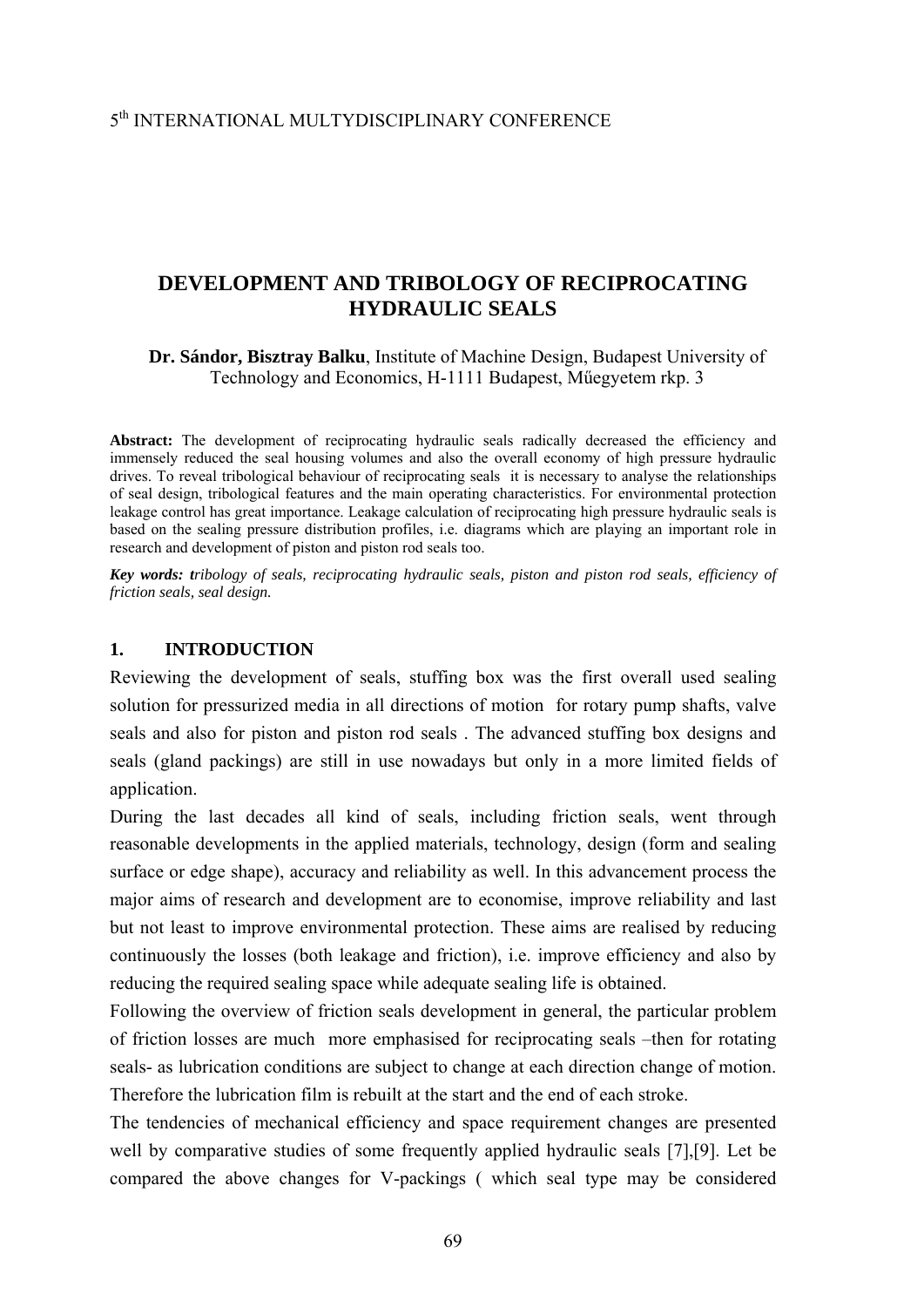improved gland packings), U-rings and a modern compact seal of simple design. In the diagrams the tendencies show an astonishingly fast improvement in mechanical efficiency (*η*) while the sealing space volume  $(V<sub>s</sub>)$  and the axial seal width  $(L<sub>s</sub>)$  are reduced immensely (Fig. 1). Simultaneously these results show reasonable improvements in economics both in hydraulic equipment design and system operation as well.



Fig. 1 Reciprocating hydraulic seal mechanical efficiency and housing volume development. (1-th column: V-packings, 2-nd: U-rings, 3-rd: compact seal with O-ring and reinforced PTFE piston ring seal.)

### **2. ANALISING TRIBOLOGICAL FEATURES**

In order to clear sealing operation principles, the formation of lubricated film and leakage characteristics should also be examined. This requires deep analysis to reveal the tribological features and relationships of the reciprocating seals. Research works attempted time and again to expose the closer relationships and interaction among the seal design and the working conditions, the tribological features and the main operating characteristics and of reciprocating seals. A brief description of the influencing factors of these relationships is as follows:

### *- Design and working conditions*

Design characteristics: seal shape and form, sealing edge shape, sealing gap and fits Materials and surface properties: chemical resistance, rubber hardness, surface roughness and hardness of the friction metal surface …

Operating conditions: working pressure, temperature and reciprocating speed…

*- Tribological features* 

Sealing force and sealing pressure distribution.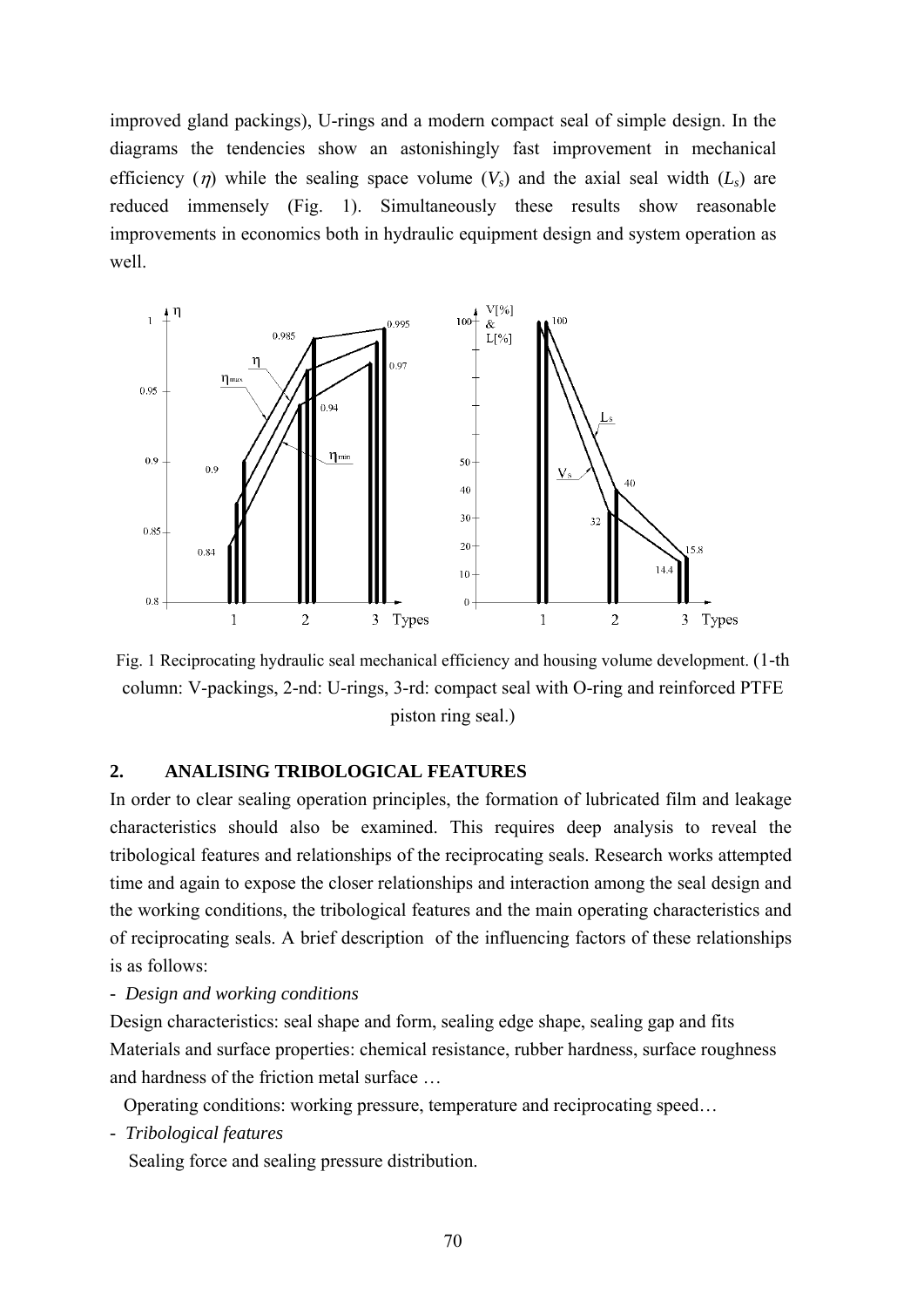Lubricating film-thickness (height) and film-profile, lubrication influencing factors.

- Temperature magnitude and distribution
- *Main operating characteristics*
- Friction force, friction loss.

.

- Leakage, loss of working media.
- Wear, seal life and endurance.

By time reasonable advancements were achieved in this subject, first by testing the lasting behaviour of the fiction force and leakage and also the friction characteristics in the functions of working pressure and reciprocating speed.

The advancements were continued by the static and dynamic sealing pressure measurements -on the friction surface of the seal- in the lubricating film and later by measuring and plotting the lubricating film temperature and thickness distribution along the contact surface of the seal [4], [5].

## **3. MAIN OPERATING CHARACTERISTICS AND REQUIREMENTS**

The main operating characteristics are determined directly by tests in order to obtain the formation of the friction force and the leakage during a lasting operation period of seal endurance tests. The formations of friction force are also determined – at a certain operation time - in the function of working pressure and reciprocating speed by friction characteristic tests [5],[6].

The indirect determinations of operating characteristics are done by estimations and calculations which are still relying (more or less) on test results.

The main operating characteristics of seals should meet requirements formed by the need of the particular application field. These requirements may prescribe limitations for any or all of the operating characteristics like:

- Clean appearance of the equipments, economy, (safety) and environmental protection.

Limited or even zero leakage is required as it is considered the best outcome for operation and also for environmental protection. In practice zero leakage is defined as ", dry piston rod" surface, which is resulted by the balanced leakage between the outstroke and in stroke working media transport of the piston rod.

Good mechanical efficiency, economic operation, operation safety, reliable starting, operation and restarting conditions of the hydraulic equipments. They all need perhaps small, controlled and most of all predictable friction force formation during any operation conditions.

Economic operation, maintenance and reliability of hydraulic equipments need controlled, low wear and adequately long life.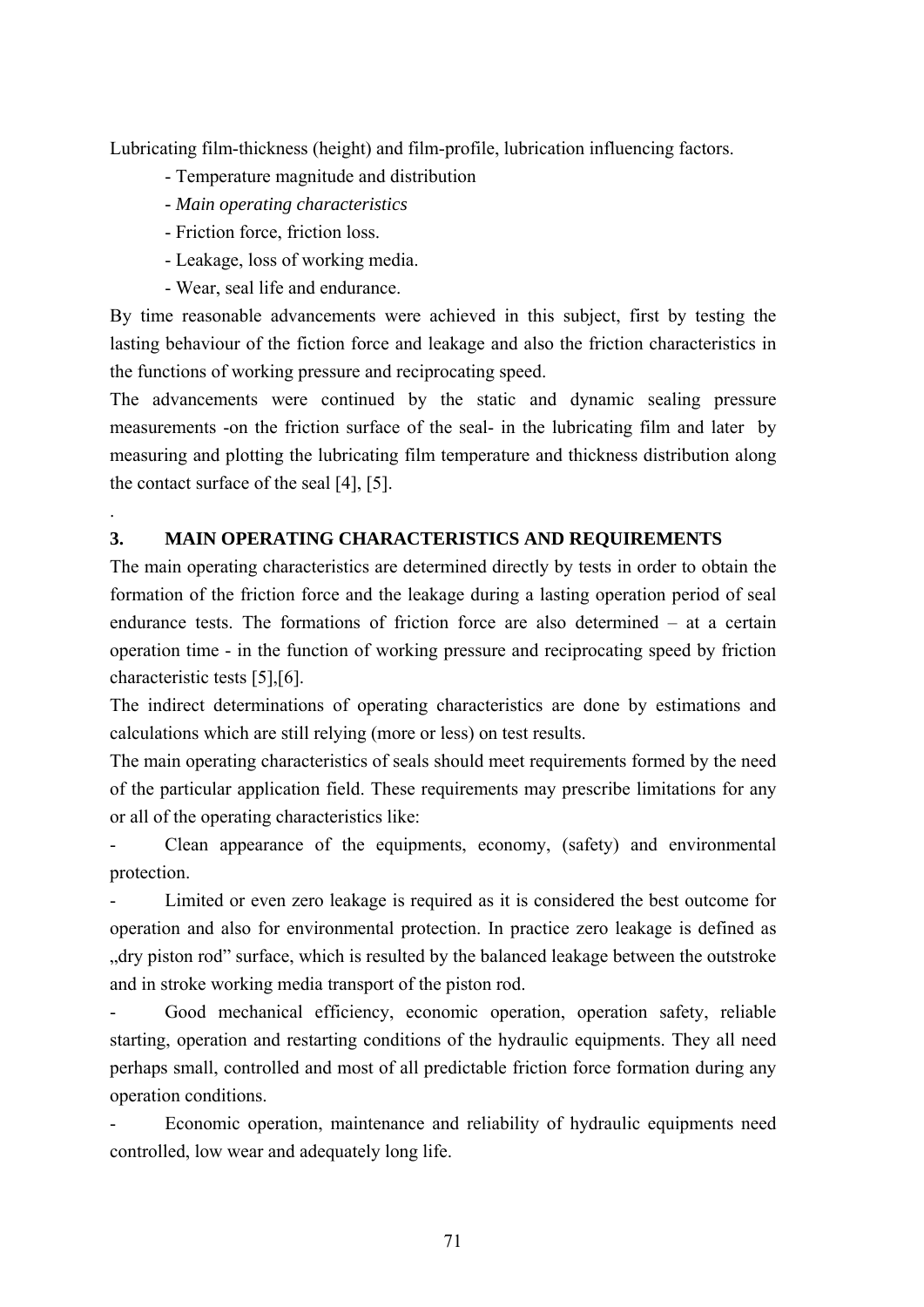## **4. LEAKAGE CONTROL AND CALCULATION**

Out of the seals main operating characteristics the leakage control is the utmost relevant to reduce or eliminate unnecessary environmental loading. Industrial hydraulics applies mostly oils or emulsions as working media. They are characterised mostly by low ability for disintegration and considered as hazardous materials from

which the environment must be protected. Therefore primer emphasis should be given to leakage elimination especially in case of outdoor hydraulic equipments.

According to the inverse hydrodynamic theory the sealing gap i.e. the lubricating film profile between the seal and the friction surface can be determined from the sealing pressure distribution diagrams and the leakage may be calculated by the help of the maximum gradient  $(dp/dx)$  taken from the direction of the motion [1].[2]. At the maximum pressure gradient the formulae of the gap height and the leakage calculations are:

$$
h = C \sqrt{\eta v / (dp_{t} / dx)}
$$
  
 
$$
Q = \pi Ds (h_{out}^{*} - h_{in}^{*}) / 2
$$

(Where *C* is a constant  $\eta$  is the viscosity of the media,  $\nu$  is the speed of the motion, *D* is the seal friction diameter and *s* is the length.) For the formulae of *h* "flexible model" is applied where a flexible seal moves on a lubricated rigid surface (and the gap profile changes are decided by tests along the consecutive points of seal width).

Consequently controlling and eliminating leakage is one of the major targets of research and development since methodical hydraulic seal research works are carried on. Studying the relationships of leakage calculation the sealing pressure distribution curve (profile) can be modified and improved. From the factors effecting lubrication the sealing pressure distribution profile was found one of the best tool to control leakage.



Fig. 2 Characteristic static sealing pressure distribution profiles of current reciprocating hydraulic seals having single friction edges. (Elastomeric U-ring, ρ-ring, O-ring and Compact seals with Oring and reinforced PTFE piston rod seal.)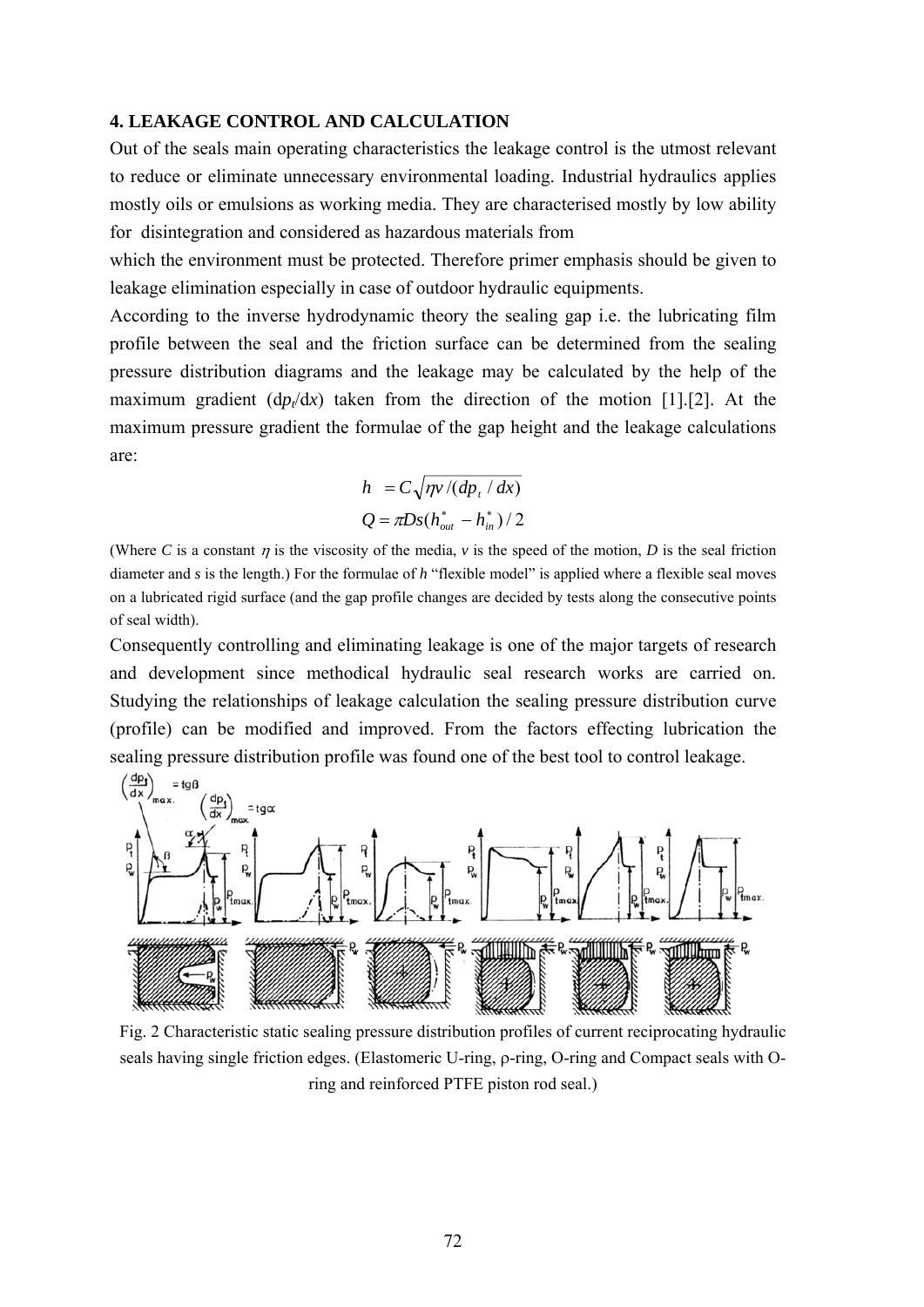### **5. SEALING PRESSURE DISTRIBUTION**

The run out –shape- of the pressure distribution curves depend on the seal material, design, etc. For example, for different seal types (profiles and material) the static sealing pressure distribution curves show characteristic similarities and changes (Fig. 2) [1], [3],[8].

Theoretically correct information on the operating sealing pressure distribution is obtained by tests based on dynamic sealing pressure measurements. Here the time dependent material behaviours of seal materials and the effect of reciprocating motion (and speed) are considered on the sealing pressure distribution.

Nevertheless the static pressure distribution has been using for research since today due to some remarkable conclusion and considerations:

The sealing edge is rather form keeping for modern high pressure reciprocating hydraulic seals. Therefore, the critical pressure gradients directions of the static and dynamic pressure distribution curves do not show reasonable differences. At least the values of calculated leakage by the help of measured sealing pressure gradients (tangents) do not give significant difference comparing to the measured leakage values. However this correlation between the calculated and measured values was proved mostly for high-pressure elastomeric seals of pistons and piston rods [3].

- Regarding the in- and outgoing static sealing pressure distribution diagrams the sealing pressure gradients did not show sensible changes (Fig. 3) [8]. This can be considered as a proof of the above statement for static and dynamic pressure distribution curves.



Fig. 3 Out- and ingoing static sealing pressure distribution diagrams (The tested seals were Polyurethan U-rings. Hardness : IRHD88, medium Hydro 20 oil).

- By modifying the profile it is possible to change the maximum sealing pressure for safer initial sealing effect and also possible to change the maximum sealing pressure gradient to modify the leakage values expected during operation. As a consequence the leakage during operation-being the resultant of the transported media during outstroke